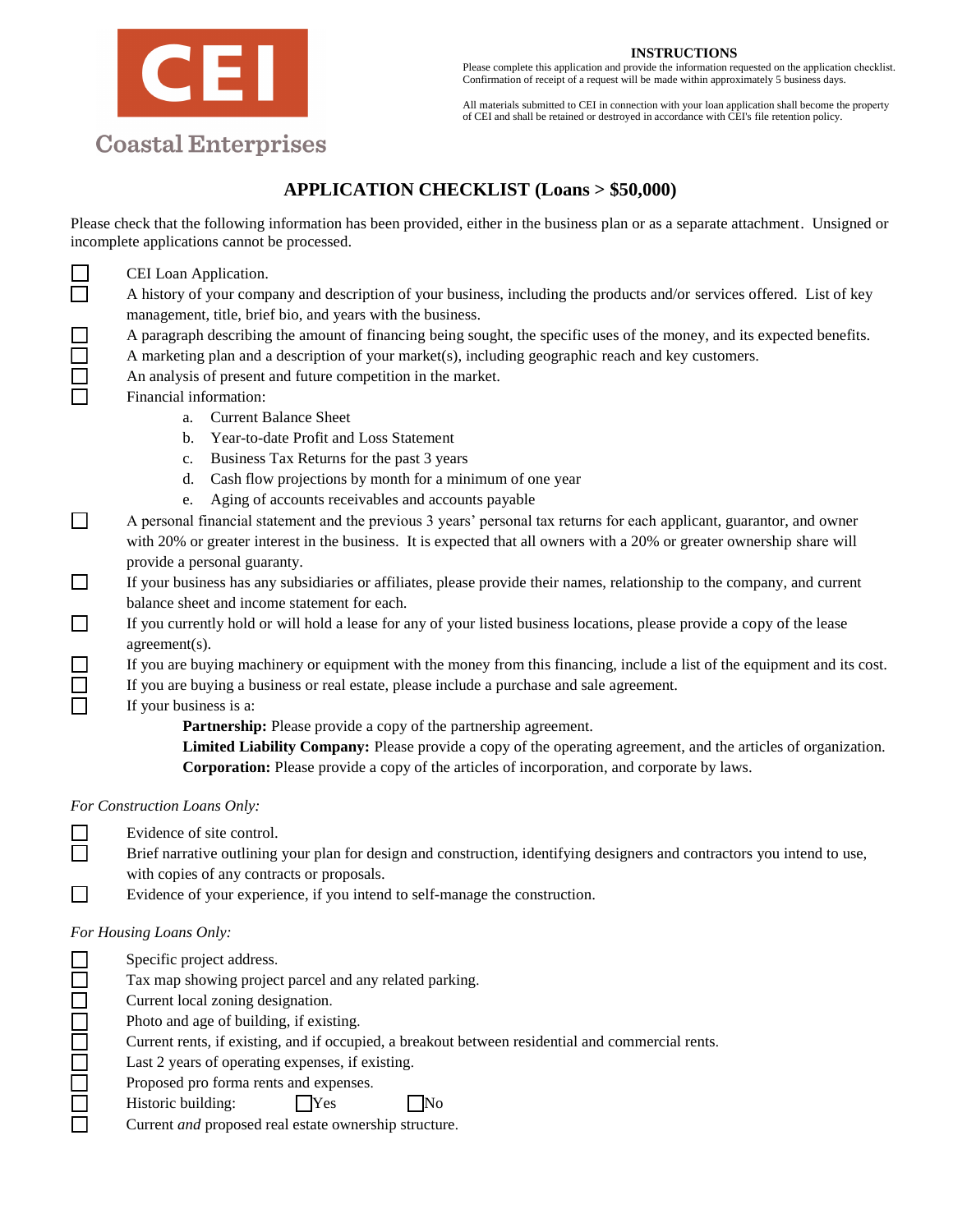

# **INFORMATION ABOUT YOU**

|                                                                                                                                                                                                                                                                                                                                                                                                                                                                                                                                                                 | Loan Amount Requested: \$               |                     |  |                      |                    |
|-----------------------------------------------------------------------------------------------------------------------------------------------------------------------------------------------------------------------------------------------------------------------------------------------------------------------------------------------------------------------------------------------------------------------------------------------------------------------------------------------------------------------------------------------------------------|-----------------------------------------|---------------------|--|----------------------|--------------------|
|                                                                                                                                                                                                                                                                                                                                                                                                                                                                                                                                                                 | <b>Coastal Enterprises</b>              |                     |  |                      |                    |
|                                                                                                                                                                                                                                                                                                                                                                                                                                                                                                                                                                 | CEI APPLICATION FOR FINANCING >\$50,000 |                     |  |                      |                    |
| <b>INFORMATION ABOUT YOU</b>                                                                                                                                                                                                                                                                                                                                                                                                                                                                                                                                    |                                         |                     |  |                      |                    |
| Name:                                                                                                                                                                                                                                                                                                                                                                                                                                                                                                                                                           |                                         |                     |  | Phone: Email: Email: |                    |
| Address: County: -Select-                                                                                                                                                                                                                                                                                                                                                                                                                                                                                                                                       |                                         |                     |  |                      |                    |
|                                                                                                                                                                                                                                                                                                                                                                                                                                                                                                                                                                 |                                         |                     |  |                      |                    |
| Co-Applicant Name: Phone: Phone: Email: Email:                                                                                                                                                                                                                                                                                                                                                                                                                                                                                                                  |                                         |                     |  |                      |                    |
| Address: County: Select-                                                                                                                                                                                                                                                                                                                                                                                                                                                                                                                                        |                                         |                     |  |                      |                    |
| City: <u>City:</u> State: <u>City:</u> Zip: Property is: -Select-                                                                                                                                                                                                                                                                                                                                                                                                                                                                                               |                                         |                     |  |                      |                    |
| Business Counseling: -Select-<br>Name of Counselor: -Select-<br>Name of Counselor: -Select-                                                                                                                                                                                                                                                                                                                                                                                                                                                                     |                                         |                     |  |                      |                    |
| How did you hear about CEI: New York COME SERVICE OF THE SERVICE OF THE SERVICE OF THE SERVICE OF THE SERVICE OF THE SERVICE OF THE SERVICE OF THE SERVICE OF THE SERVICE OF THE SERVICE OF THE SERVICE OF THE SERVICE OF THE                                                                                                                                                                                                                                                                                                                                   |                                         |                     |  |                      |                    |
| <b>INFORMATION ABOUT YOUR BUSINESS</b><br>Business Description: <u>contract and the contract of the contract of the contract of the contract of the contract of the contract of the contract of the contract of the contract of the contract of the contract of the contra</u><br>County: Select-<br>Website: E-mail: E-mail:<br>Primary Contact: Phone: Phone: Phone: Phone: Phone: Phone: Phone: Phone: Phone: Phone: Phone: Phone: Phone: Phone: Phone: Phone: Phone: Phone: Phone: Phone: Phone: Phone: Phone: Phone: Phone: Phone: Phone: Phone: Phone: Ph |                                         |                     |  |                      |                    |
| Secondary Contact: Phone: Phone: Phone: Phone: Phone: Phone: Phone: Phone: Phone: Phone: Phone: Phone: Phone: Phone: Phone: Phone: Phone: Phone: Phone: Phone: Phone: Phone: Phone: Phone: Phone: Phone: Phone: Phone: Phone:                                                                                                                                                                                                                                                                                                                                   |                                         |                     |  |                      |                    |
|                                                                                                                                                                                                                                                                                                                                                                                                                                                                                                                                                                 |                                         |                     |  |                      |                    |
|                                                                                                                                                                                                                                                                                                                                                                                                                                                                                                                                                                 |                                         |                     |  |                      |                    |
| <b>PROPOSED FINANCING</b><br>Borrower Name:                                                                                                                                                                                                                                                                                                                                                                                                                                                                                                                     |                                         | Physical Address:   |  |                      |                    |
|                                                                                                                                                                                                                                                                                                                                                                                                                                                                                                                                                                 | <b>CEI</b>                              | Other (bank etc.) * |  | Owner's Contribution | <b>Totals</b>      |
| Land                                                                                                                                                                                                                                                                                                                                                                                                                                                                                                                                                            | \$                                      | \$                  |  | \$                   | S <sub>0.00</sub>  |
| <b>Buildings</b>                                                                                                                                                                                                                                                                                                                                                                                                                                                                                                                                                | $\sqrt{5}$                              | \$                  |  | \$                   | $\frac{1}{3}$ 5.00 |
| Equipment                                                                                                                                                                                                                                                                                                                                                                                                                                                                                                                                                       |                                         | \$                  |  | \$                   | $S$ 0.00           |
| <b>Working Capital</b>                                                                                                                                                                                                                                                                                                                                                                                                                                                                                                                                          | \$                                      | \$                  |  | \$                   | \$0.00             |
| Other (Please Specify)                                                                                                                                                                                                                                                                                                                                                                                                                                                                                                                                          | \$                                      | \$                  |  | \$                   | $S$ 0.00           |
| Totals                                                                                                                                                                                                                                                                                                                                                                                                                                                                                                                                                          | $\sqrt{5.00}$                           | \$0.00\$            |  | \$0.00\$             | $\frac{1}{3}$ 5.00 |

#### **PROPOSED FINANCING**

| Borrower Name:         |                    | Physical Address: ______ |                      |                     |
|------------------------|--------------------|--------------------------|----------------------|---------------------|
|                        | <b>CEI</b>         | Other (bank etc.) *      | Owner's Contribution | Totals              |
| Land                   |                    |                          |                      | $S^{0.00}$          |
| <b>Buildings</b>       | c 5                |                          |                      | $S$ 5.00            |
| Equipment              |                    |                          |                      | $\binom{6}{3}$ 0.00 |
| <b>Working Capital</b> |                    |                          |                      | $S$ 0.00            |
| Other (Please Specify) |                    |                          |                      | $S$ 0.00            |
| Totals                 | $\frac{1}{3}$ 5.00 | $\sqrt{6}$ 0.00          | $\S$ 0.00            | $\frac{1}{3}$ 5.00  |

\*Please identify "Other" here, source and amount: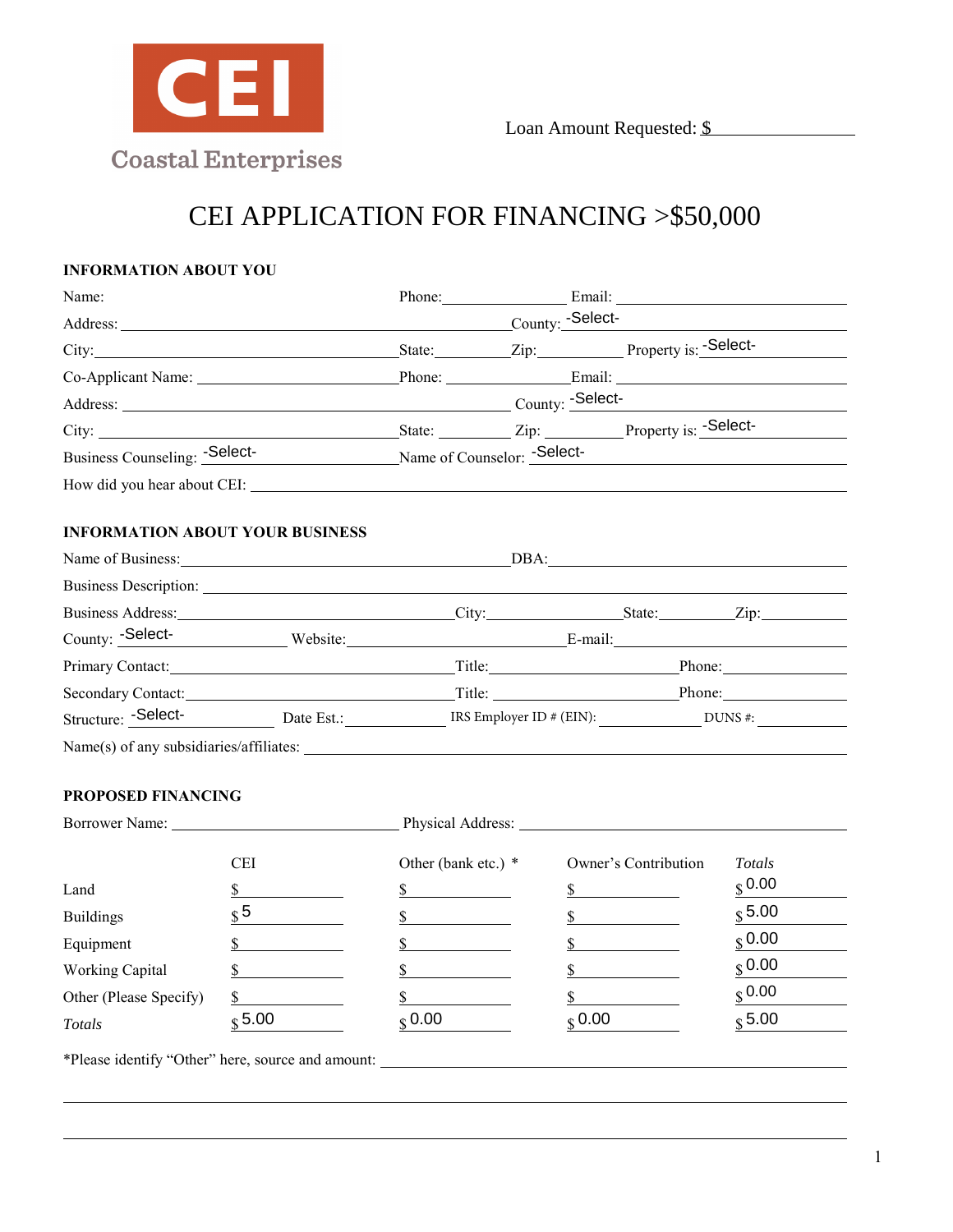**BUSINESS OWNERSHIP** Existing or Proposed: List the names of all owners (having 20% or greater interest), officers, and/or partners. Provide percent of ownership and annual salary. (Use attachments if necessary. Each attachment must be identified as a part of this statement and signed.)

|                 | % of Ownership:   |  |
|-----------------|-------------------|--|
| Address:        | Annual Salary: \$ |  |
| Name and Title: |                   |  |
|                 | Annual Salary: \$ |  |
| Name and Title: | $%$ of Ownership: |  |
| Address:        | Annual Salary: \$ |  |

#### **SUMMARY OF COLLATERAL (***Please list for each asset)*

|                            | Present Market Value | <b>Outstanding Debt</b><br>/Leases | Collateral Description |
|----------------------------|----------------------|------------------------------------|------------------------|
| Land & Buildings           |                      |                                    |                        |
| Inventory                  |                      |                                    |                        |
| <b>Accounts Receivable</b> |                      |                                    |                        |
| Machinery/Equipment        | $\mathbb{S}$         |                                    |                        |
| Furniture & Fixtures       | \$                   |                                    |                        |
| Other (Please Specify)     | \$                   |                                    |                        |
|                            |                      |                                    |                        |

# **BUSINESS EMPLOYMENT AND BENEFITS**

| Current Employment                                              | FTE         | PTE         |
|-----------------------------------------------------------------|-------------|-------------|
| Projected 36 mos. Employment increases if financing is approved | FTE         | PTE         |
| Minimum Starting Wage                                           | $\pi$ (FTE) | $\pi$ (PTE) |
| Employer-sponsored employee benefits:                           |             |             |

### **REFERENCES**

|                     |                 | Phone: $\qquad \qquad$ |
|---------------------|-----------------|------------------------|
| Bank Name:          |                 | Phone: $\qquad \qquad$ |
|                     |                 |                        |
|                     |                 | Phone:                 |
| Trade Reference:    | Contact Person: | Phone:                 |
| Customer reference: |                 | Phone:                 |

## **BUSINESS LOCATIONS - Existing or to be acquired**

| Address:                  |                     | Property is: -Select-                         |
|---------------------------|---------------------|-----------------------------------------------|
| Sq. Ft:                   | Monthly Payment: \$ | Replaced by new facility? - Select-           |
| Address:                  |                     | Property is: -Select-                         |
| Sq. Ft:                   | Monthly Payment: \$ | Replaced by new facility? - Select-           |
| Farmland Acreage: Owned : | Leased:             | Added since last loan (if existing borrower): |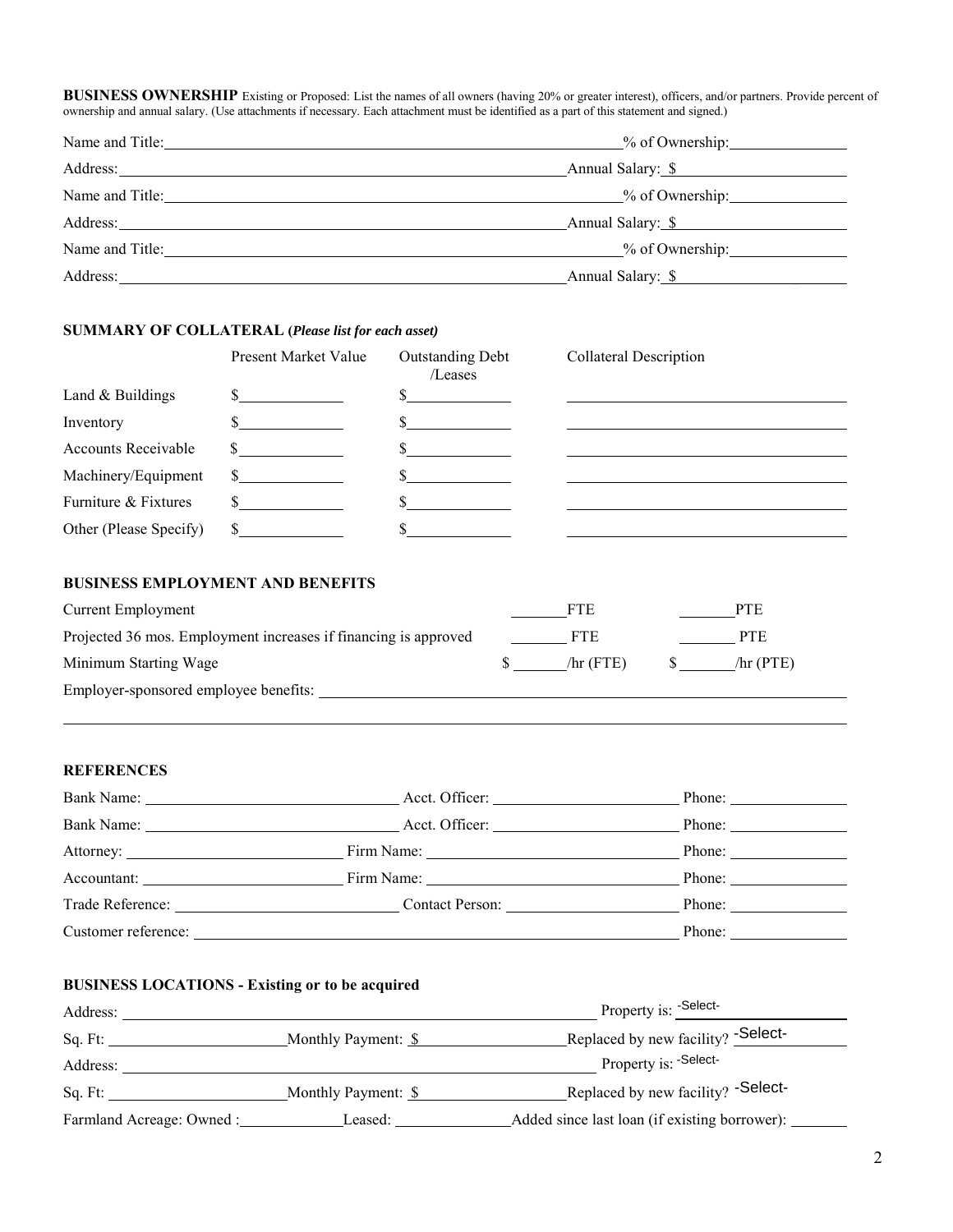If no outstanding business debt, check here: **SUMMARY OF BUSINESS LOANS AND LEASES Creditor Name and Address Amount Orig. Date Present Balance Int. Rate Maturity Date Monthly Payment Security Status** -Select- -Select- -Select- -Select- -Select- -Select- -Select- -Select- -Select- -Select- -Select- -Select- -Select- -Select- -Select- -Select- -Select- -Select- -Select-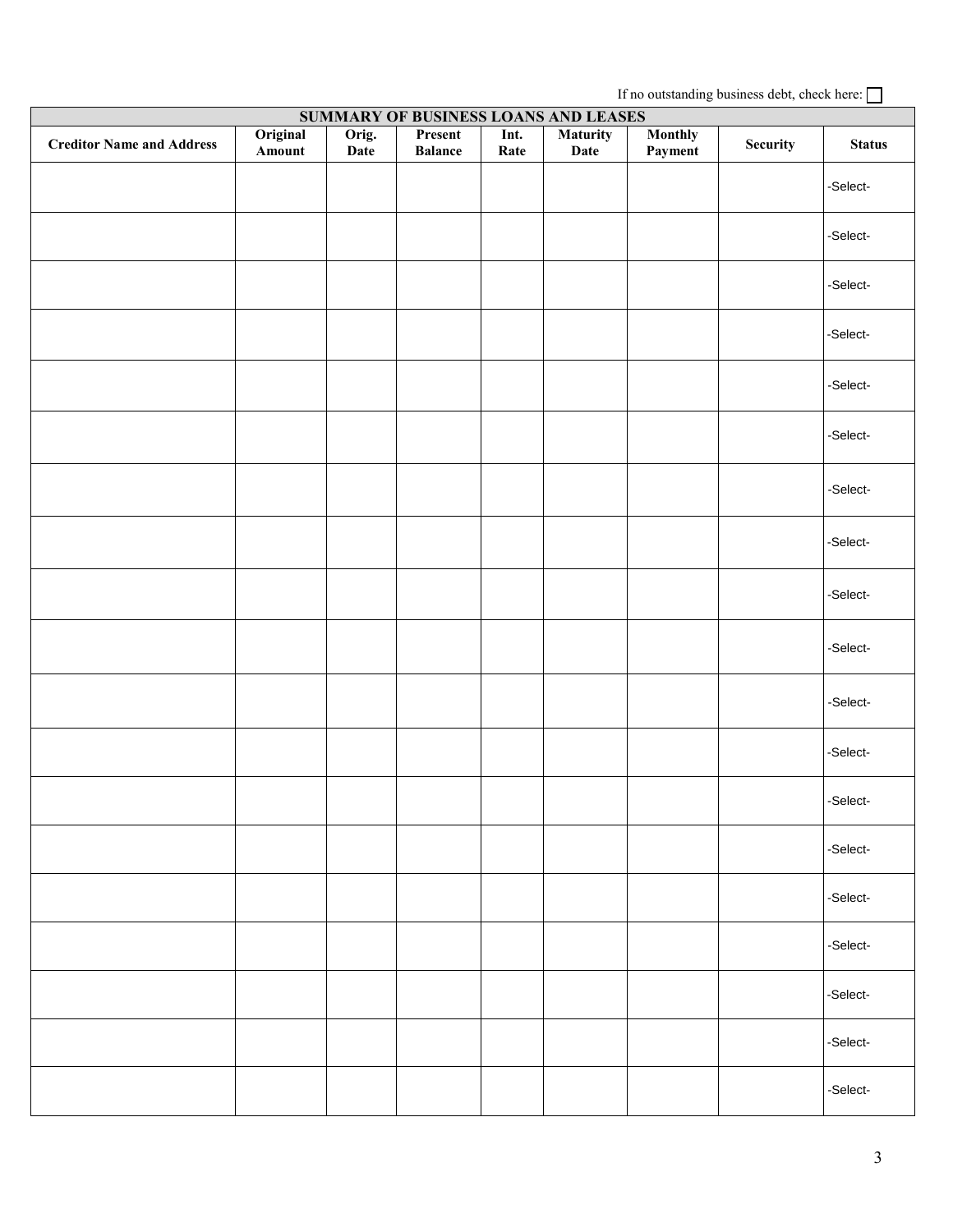#### **If you answer yes to any of the following questions, please provide an attachment of details.**

- A. Have you or any officers of your company ever been involved in bankruptcy or insolvency proceedings?  $\bigcirc$  Yes  $\bigcirc$  No
- B. Are you or your business involved in any pending lawsuits?  $\bigcirc$  Yes  $\bigcirc$  No
- C. Do you buy from, sell to, or use the services of any entity in which someone in your company has a financial interest of 20% or more?  $\bigcirc$  Yes  $\bigcirc$  No
- D. If you owe child support, are you  $\geq 60$  days late on payment?  $\Box$  Yes  $\Box$  No

The Federal Equal Credit Opportunity Act prohibits creditors from discriminating against credit applicants on the basis of race, color, religion, national origin, sex, marital status, age (provided that the applicant has the capacity to enter into a binding contract); and because all or parts of the applicant's income is derived from any public assistance program; or because the applicant has, in good faith, exercised any rights under the Consumer Credit Protection Act. The federal agency that administers compliance with this law concerning this creditor is the Federal Trade Commission. If a person believes that he or she was denied assistance in violation of this law, they should contact the Federal Trade Commission, Equal Credit Opportunity, Washington, DC 20580.

I/We understand that by signing this application I/we authorize CEI to make inquiries as needed to verify the accuracy of the information and to determine creditworthiness. The undersigned authorize any person or consumer reporting agency to give you any information it may have on the undersigned. I/We certify the information is true and accurate and is provided for the purpose of obtaining a loan. CEI will maintain the confidentiality of this information and it will not be released without authorization.

By checking this box, I authorize CEI to share my information internally with all relevant third parties outside of the lending department who may provide technical assistance to the deal or project:

Date

Date

If Applicant is proprietor or general partner, sign here.

|  | If Applicant is a corporation or LLC, sign here. |
|--|--------------------------------------------------|
|  |                                                  |

Corporate/Company Name

| Signature of President or duly authorized officer | Date |
|---------------------------------------------------|------|
|---------------------------------------------------|------|

**DEMOGRAPHICS** (This information is not required but is requested by CEI's funders for statistical analysis and organizational funding purposes. It will not affect your ability to receive a loan from CEI.)

| <b>APPLICANT</b>          | <b>CO-APPLICANT</b>        |
|---------------------------|----------------------------|
| Ethnicity: - Select-      | Ethnicity: - Select-       |
| Hispanic Origin: Select-  | Hispanic Origin: - Select- |
| Education: - Select-      | Education: Select-         |
| Citizenship: - Select-    | Citizenship: - Select-     |
| Veteran Status: - Select- | Veteran Status: - Select-  |
| Marital Status: - Select- | Marital Status: - Select-  |
| Gender: - Select-         | Gender: - Select-          |
| Disability: - Select-     | Disability: - Select-      |
| I do not wish to complete | I do not wish to complete  |

*Send all information to:*

Attn: CEI – Loan Administration 30 Federal Street Brunswick, ME 04011 (207) 504-5900; FAX: (207) 882-7308 Email: loanapplications@ceimaine.org; Web: [www.ceimaine.org](http://www.ceimaine.org/)

*CEI is an equal opportunity provider.*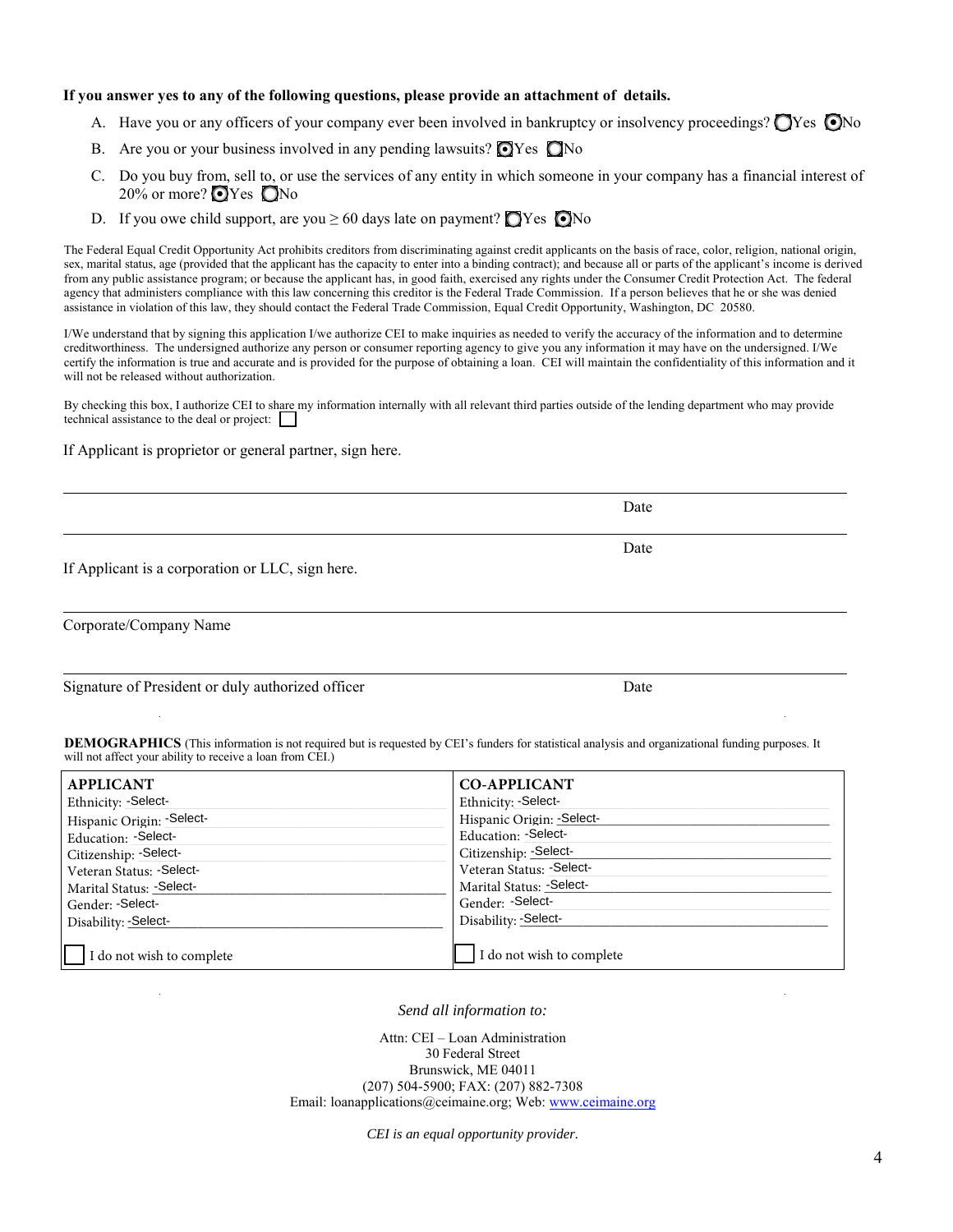# **PERSONAL FINANCIAL STATEMENT**

*To be completed by each applicant (unless joint), guarantor, and owner having 20% or greater interest*

| Name:                                                       | Home Phone:    |
|-------------------------------------------------------------|----------------|
| Spouse/Joint Applicant:                                     | Home Phone:    |
| Home address:                                               | State:<br>Zip: |
| If less than three years, please provide prior address(es): |                |

Business name of Applicant/Borrower: Business Phone: Business Phone: Business Phone:

| <b>ASSETS</b>                                                        | <b>LIABILITIES + NET WORTH</b> |                                                                         |     |
|----------------------------------------------------------------------|--------------------------------|-------------------------------------------------------------------------|-----|
| A. Cash on hand & in banks                                           |                                | K. Total notes payable to banks &<br>others (Describe in Section 2)     |     |
| <b>B.</b> Savings accounts                                           |                                | L. Total of all credit card balances                                    |     |
| C. IRA/other retirement accounts                                     |                                | <b>M</b> . Total of mortgages on real estate<br>(Describe in Section 3) |     |
| <b>D.</b> Accounts & notes receivable                                |                                | N. Unpaid taxes (Describe in Section 6)                                 |     |
| <b>E.</b> Real Estate (Describe in Section 3)                        |                                | <b>O.</b> Other debts (e.g. Child Support $-$<br>Describe in Section 7) |     |
| <b>F.</b> Stocks and bonds (Describe in<br>Section 4)                |                                | <b>P.</b> Total liabilities $(K + O)$                                   | \$0 |
| G. Automobile – present value                                        |                                |                                                                         |     |
| $H.$ Life ins. $-$ cash surrender value<br>only (Complete Section 8) |                                |                                                                         |     |
| <b>I.</b> Other personal property (Describe<br>in Section 5)         |                                | <b>Q.</b> Net worth (Totals Assets - Total<br>Liabilities)              | \$0 |
| <b>J.</b> Other assets <i>(Describe in Section 5)</i>                |                                |                                                                         |     |
| Total $(A+J)$                                                        | IS 0                           | Total $_1(P+Q)$                                                         | \$0 |

#### ₁Totals should balance

| Section 1.                                 | <b>Source of Income</b> | <b>Contingent Liabilities</b>    |
|--------------------------------------------|-------------------------|----------------------------------|
| Salary                                     |                         | As guarantor or co-signer        |
| Net Investment Income                      |                         | Legal claims $\&$ judgments      |
| Real Estate Income                         |                         | Provision for federal income tax |
| Spousal Income                             |                         | Other                            |
| Other Income (Describe below)              |                         |                                  |
|                                            |                         |                                  |
| Description of Other Income <sub>2</sub> : |                         |                                  |

₂Alimony or child support payments need not be disclosed in "Other Income" unless it is desired to have such payments counted toward total income

| <b>Section 2.</b> Notes payable to Banks & Others (Use attachments if necessary. Each must be identified as a part of this statement and signed.) |                  |                        |                   |                      |          |
|---------------------------------------------------------------------------------------------------------------------------------------------------|------------------|------------------------|-------------------|----------------------|----------|
| Name & Address of Noteholders                                                                                                                     | Original Balance | <b>Current Balance</b> | Payment<br>Amount | Payment<br>Frequency | Security |
|                                                                                                                                                   |                  |                        |                   |                      |          |
|                                                                                                                                                   |                  |                        |                   |                      |          |
|                                                                                                                                                   |                  |                        |                   |                      |          |
|                                                                                                                                                   |                  |                        |                   |                      |          |